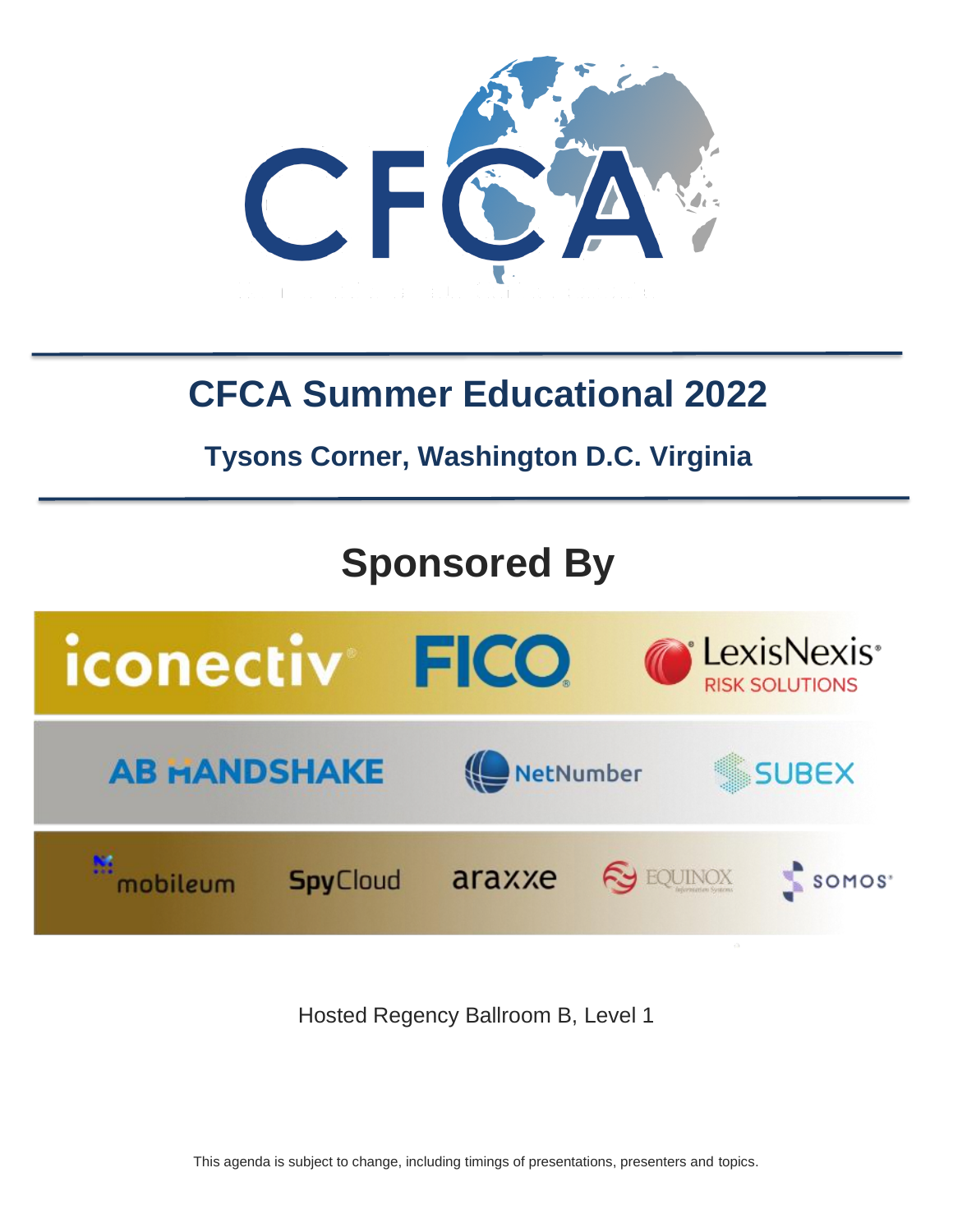

## Tuesday June 7th, 2022

#### 9am Attendee Registration Opens

| Time         | <b>Presenter</b>           | <b>Event Session</b>                                                                                                                                                                                                         |
|--------------|----------------------------|------------------------------------------------------------------------------------------------------------------------------------------------------------------------------------------------------------------------------|
| 9.30-11.30am | <b>Jessica Thompson</b>    | Workshop - The Continued Evolution of the Industry Traceback                                                                                                                                                                 |
|              | <b>US Telecom ITG</b>      | This workshop will focus on how traceback has evolved over the years and new                                                                                                                                                 |
|              | Jaime Zetterstrom<br>Somos | developments to enhance the Industry Traceback Group's efforts to combat illegal<br>robocalls along with the Traffic Pumping Traceback Group (TPTG) efforts to<br>combat Traffic pumping. The following will be discussed:   |
|              |                            | Overview of traceback process<br>The history and impact of traceback<br>$\bullet$<br>ITG initiatives to scale tracebacks<br>$\bullet$<br>TPTG's overview on what is trace backed and how<br>$\bullet$<br>Trends and feedback |

#### Afternoon Agenda

| <b>Time</b> | <b>Speaker/Presenter</b>                                 | <b>Event Session</b>                                                                                                                                                                                                                                                                                                                                                                                                                                                                                                                                                                                                                                                                                                                                                                                                                                                                                                                                                                                                                                                                                                                                                                                 |
|-------------|----------------------------------------------------------|------------------------------------------------------------------------------------------------------------------------------------------------------------------------------------------------------------------------------------------------------------------------------------------------------------------------------------------------------------------------------------------------------------------------------------------------------------------------------------------------------------------------------------------------------------------------------------------------------------------------------------------------------------------------------------------------------------------------------------------------------------------------------------------------------------------------------------------------------------------------------------------------------------------------------------------------------------------------------------------------------------------------------------------------------------------------------------------------------------------------------------------------------------------------------------------------------|
| 1.00-1.30pm | <b>Stacy Graham</b><br><b>CFCA President / Sinch</b>     | <b>Back to the Future</b><br>Opening of the CFCA 2022 Summer Educational Conference                                                                                                                                                                                                                                                                                                                                                                                                                                                                                                                                                                                                                                                                                                                                                                                                                                                                                                                                                                                                                                                                                                                  |
| 1.30-2.15pm | <b>Jon Herttua</b><br><b>Carolyn Knight</b><br>iconectiv | Protecting the Mobile Wallet: Why Number Portability is Critical to<br><b>Safeguarding Mobile Banking</b><br>The Global Mobile Money Market is booming. Originally valued at USD \$3.4 billion<br>in 2019, it is expected to grow to USD \$25.76 billion by 2027, as more consumers<br>than ever before are turning to their mobile devices to conduct banking transactions<br>via SMS and RCS.                                                                                                                                                                                                                                                                                                                                                                                                                                                                                                                                                                                                                                                                                                                                                                                                      |
| 2.15-3.00pm | <b>Brien Jones-Lantzy</b><br>Sinch                       | Spam and Fraud in the Messaging Ecosystem<br>Brien, the US Messaging Compliance Manager for Sinch, will join us to discuss: i.<br>Spam and Fraud Attempts seen in the Marketplace; Sinch has recognized<br>increasing "bad actors" in the marketplace that are attempting to run the same<br>traffic over various channels and various messaging platforms. As we are more and<br>more aware of this we can Spam and Fraud attempts we can work together to<br>mitigate the risks to our brands.<br>ii. Guidance Documentation for North American Messaging; The Wireless Carriers<br>are actually trying to and in some cases creating documentation that the market<br>can use as a guide. I will be sharing that documentation and also some of the<br>pitfalls that we are seeing in the market.<br>iii. Expected legislative changes in the US Marketplace that will affect the<br>Messaging Ecosystem; The FCC and FEC are working together to define<br>legislation that will mirror the "Stir Shaken" legislation (but for Messaging). I will<br>discuss my conversations with the FCC and what we believe their stance will be<br>relating to this latest efforts for legislative creation. |
| 3.00-3.30pm | <b>BREAK</b>                                             | Afternoon Refreshments                                                                                                                                                                                                                                                                                                                                                                                                                                                                                                                                                                                                                                                                                                                                                                                                                                                                                                                                                                                                                                                                                                                                                                               |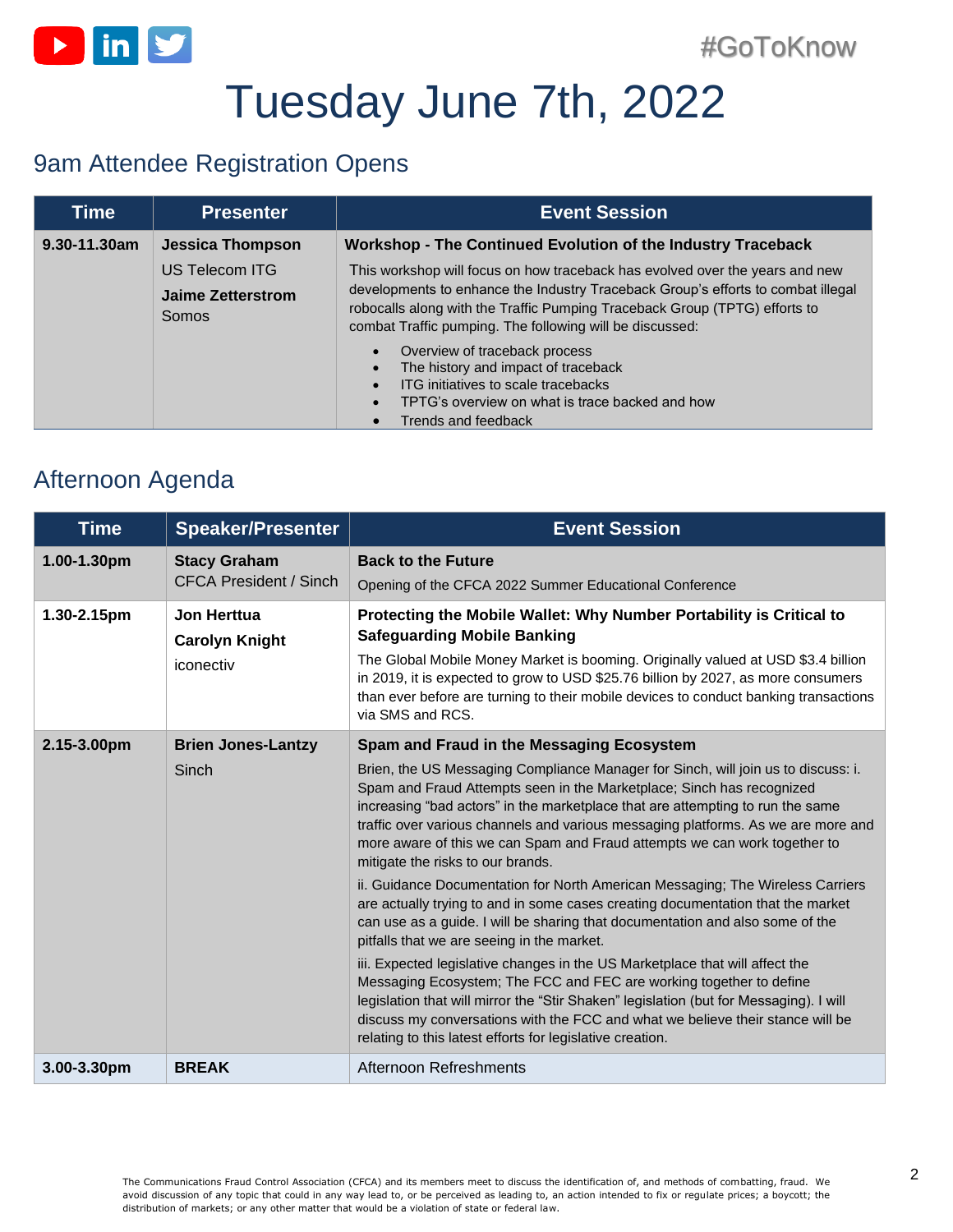

#### #GoToKnow

| <b>Time</b>      | <b>Speaker/Presenter</b>                                                                               | <b>Event Session</b>                                                                                                                                                                                                                                                                                                                                                                                     |
|------------------|--------------------------------------------------------------------------------------------------------|----------------------------------------------------------------------------------------------------------------------------------------------------------------------------------------------------------------------------------------------------------------------------------------------------------------------------------------------------------------------------------------------------------|
| $3.30 - 4.00$ pm | <b>Terry Powell</b><br>CFCA / Lumen<br><b>Technologies</b><br><b>Steven Ornadel</b><br>CFCA / Mobileum | An Introduction to CFCA Fraud Dictionary and Best Practices<br>The purpose of this presentation is to announce that the "Fraud Dictionary & Best<br>Practices Committee" (under the Education and Resource Committee) has created<br>the Fraud Dictionary and Best Practices section of the new CFCA website. This<br>document currently contains 10 of the most prevalent kinds of fraud and scams that |
|                  |                                                                                                        | primarily affects the telecom industry, and each topic is broken down into 3 sections<br>(plus illustrations, if applicable).                                                                                                                                                                                                                                                                            |
| 4.00-4.30pm      | <b>Luke Taylor</b><br>CFCA / Lateral<br>Alliances                                                      | Let's Chat and more! A run through of some of the features on the CFCA website<br>available to members to network, communicate and learn, including chat feature,<br>fraud alerts, blogs, document library, and more.                                                                                                                                                                                    |
| 4.30-5.00pm      | <b>CFCA Board of</b><br><b>Directors</b>                                                               | <b>Knowledge Network I</b>                                                                                                                                                                                                                                                                                                                                                                               |

#### Evening Activity

| Time        | <b>Host</b>       | <b>Event Session</b>                                               |
|-------------|-------------------|--------------------------------------------------------------------|
| 5.30-5.45pm | <b>CFCA Board</b> | First Timers Reception in Hotel Level 4 Commonwealth Lobby/Balcony |
| 5.45-7.00pm | <b>CFCA Board</b> | Network Reception in Hotel Level 4 Commonwealth Lobby/Balcony      |

# Wednesday June 8<sup>th</sup>, 2022

#### Morning Agenda

| <b>Time</b>       | <b>Speaker/Presenter</b>                                                    | <b>Event Session</b>                                                                                                                                                                                                                                                                                                                                                                                                                                                                                                                                                                                                                                                                                                                                                                                                                       |
|-------------------|-----------------------------------------------------------------------------|--------------------------------------------------------------------------------------------------------------------------------------------------------------------------------------------------------------------------------------------------------------------------------------------------------------------------------------------------------------------------------------------------------------------------------------------------------------------------------------------------------------------------------------------------------------------------------------------------------------------------------------------------------------------------------------------------------------------------------------------------------------------------------------------------------------------------------------------|
| 8.30-9.00am       | <b>CFCA Board of</b><br><b>Directors</b>                                    | 2022 Annual Meeting                                                                                                                                                                                                                                                                                                                                                                                                                                                                                                                                                                                                                                                                                                                                                                                                                        |
| 9.00-9.15am       | <b>BREAK</b>                                                                | <b>Morning Refreshments</b>                                                                                                                                                                                                                                                                                                                                                                                                                                                                                                                                                                                                                                                                                                                                                                                                                |
| $9.15 - 9.30$ am  |                                                                             | <b>Morning Announcements</b>                                                                                                                                                                                                                                                                                                                                                                                                                                                                                                                                                                                                                                                                                                                                                                                                               |
| $9.30 - 10.15$ am | <b>Kevin Rupy</b><br><b>Wiley Rein</b><br>David Kaminiski<br><b>CMT Law</b> | Evaluating the Robocall and TCPA Landscape in 2022 - A View from<br><b>Outside Counsel</b><br>Since passage of the TRACED Act in 2019, industry and government stakeholders<br>have embarked on an aggressive implementation effort that continues to transform<br>the voice network. This ambitious agenda will continue throughout 2022, and this<br>panel's unique outside counsel perspective will explore ongoing and developing<br>issues in the robocall mitigation space. Among other topics, the discussion will<br>include an overview of the FCC's various proceedings, including those relating to<br>blocking notifications and increased obligations on gateway providers. The panel<br>will also discuss the seismic changes in the TCPA landscape, with a particular<br>focus on the Supreme Court's 2021 Duquid decision. |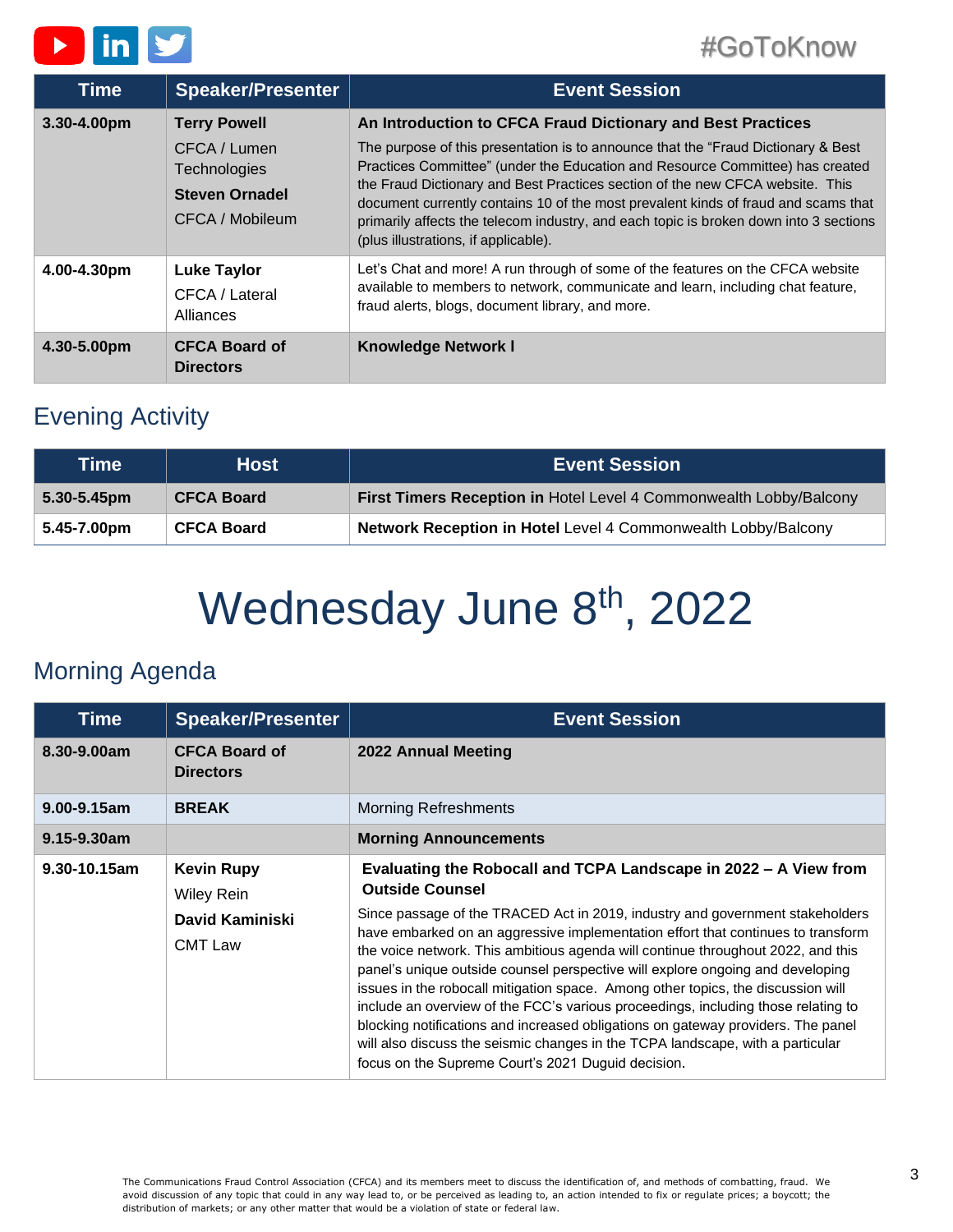



| <b>Time</b>   | <b>Speaker/Presenter</b>            | <b>Event Session</b>                                                                                                                                                                                                                                                                                                                                                                                                                                                                                                                                                                                                                                                                                      |
|---------------|-------------------------------------|-----------------------------------------------------------------------------------------------------------------------------------------------------------------------------------------------------------------------------------------------------------------------------------------------------------------------------------------------------------------------------------------------------------------------------------------------------------------------------------------------------------------------------------------------------------------------------------------------------------------------------------------------------------------------------------------------------------|
| 10.15-11.00am | <b>Stephen Ornadel</b><br>Mobileum  | The Sweet Spot – Where Fraud and Security Intersect<br>This session will cover details on:<br>• Where signaling security touches fraud<br>• How SMS vulnerabilities are exploited for fraud motives                                                                                                                                                                                                                                                                                                                                                                                                                                                                                                       |
|               |                                     | • Augmenting STIR SHAKEN with additional techniques to address voice frauds<br>such as CLI spoofing, robocalling, Wangiri fraud, flash calls<br>• Protecting and monetizing your SMS wholesale business                                                                                                                                                                                                                                                                                                                                                                                                                                                                                                   |
| 11.00-11.45pm | <b>Gerry Christensen</b><br>YouMail | The Future of Safe Voice Communications: Know Your Customer,<br><b>Call Authentication and Behavior Monitoring</b><br>In this presentation, Gerry Christensen, VP of YouMail's Protective Services<br>division, will discuss wanted and unwanted robocalls, what makes a call unlawful,<br>technologies, and solutions for identifying unwanted robocalls. His discussion<br>includes an assessment of call authentication and verification functional limitations<br>as compared to robocall analytics. He will also discuss the roles of Know Your<br>Customer, STIR/SHAKEN and telephone number behavior monitoring via content-<br>based analytics to ensure the future of safe voice communications. |
| 11.45-12.45pm | <b>LUNCH</b>                        | Lunch and Refreshments                                                                                                                                                                                                                                                                                                                                                                                                                                                                                                                                                                                                                                                                                    |

#### Afternoon Agenda

| <b>Time</b>  | <b>Speaker/Presenter</b>                                                                                                           | <b>Event Session</b>                                                                                                                                                                                                                                                                                                                                            |
|--------------|------------------------------------------------------------------------------------------------------------------------------------|-----------------------------------------------------------------------------------------------------------------------------------------------------------------------------------------------------------------------------------------------------------------------------------------------------------------------------------------------------------------|
| 12.45-1.00pm |                                                                                                                                    | <b>Afternoon Announcements</b>                                                                                                                                                                                                                                                                                                                                  |
| 1.00-1.45pm  | <b>Ewout Pronk</b>                                                                                                                 | 5G: What Will the Fraudsters Do?                                                                                                                                                                                                                                                                                                                                |
|              | NetNumber                                                                                                                          | This presentation focusses on various known fraud types and reveals what the<br>modus operandi of the fraudsters will become when 5G core networks arise.                                                                                                                                                                                                       |
|              |                                                                                                                                    | Can fraudsters still gain their goals with just the heritage of legacy network<br>signaling network or will they radically need to change their approach? In this<br>presentation you will learn if and when fraudsters need to change their strategy and<br>what operators and carriers can expect with the increasing and changing attack<br>surface with 5G. |
| 1.45-2.30pm  | <b>Guy Pearson</b><br><b>Bank of America</b><br><b>Adam Panagia</b><br>AT&T / CFCA<br><b>Jason Lane-Sellers</b><br>LexisNexis Risk | <b>Cross Industry Collaboration Efforts</b><br>An overview of the cooperative efforts between Bank of America and AT&T in the<br>fight against cross industry fraud.                                                                                                                                                                                            |
| 2.30-3.00pm  | <b>BREAK</b>                                                                                                                       | Lunch and Refreshments                                                                                                                                                                                                                                                                                                                                          |
| 3.00-3.30pm  | <b>David Frankel</b><br><b>ZipDX</b>                                                                                               | <b>Robocall Analytics: Utilizing STIR/SHAKEN</b><br>David will socialize a project to be used in identifying illegal robocalls, in realtime,<br>and notifying providers based on analytics using STIR/SHAKEN and analytical<br>data.                                                                                                                            |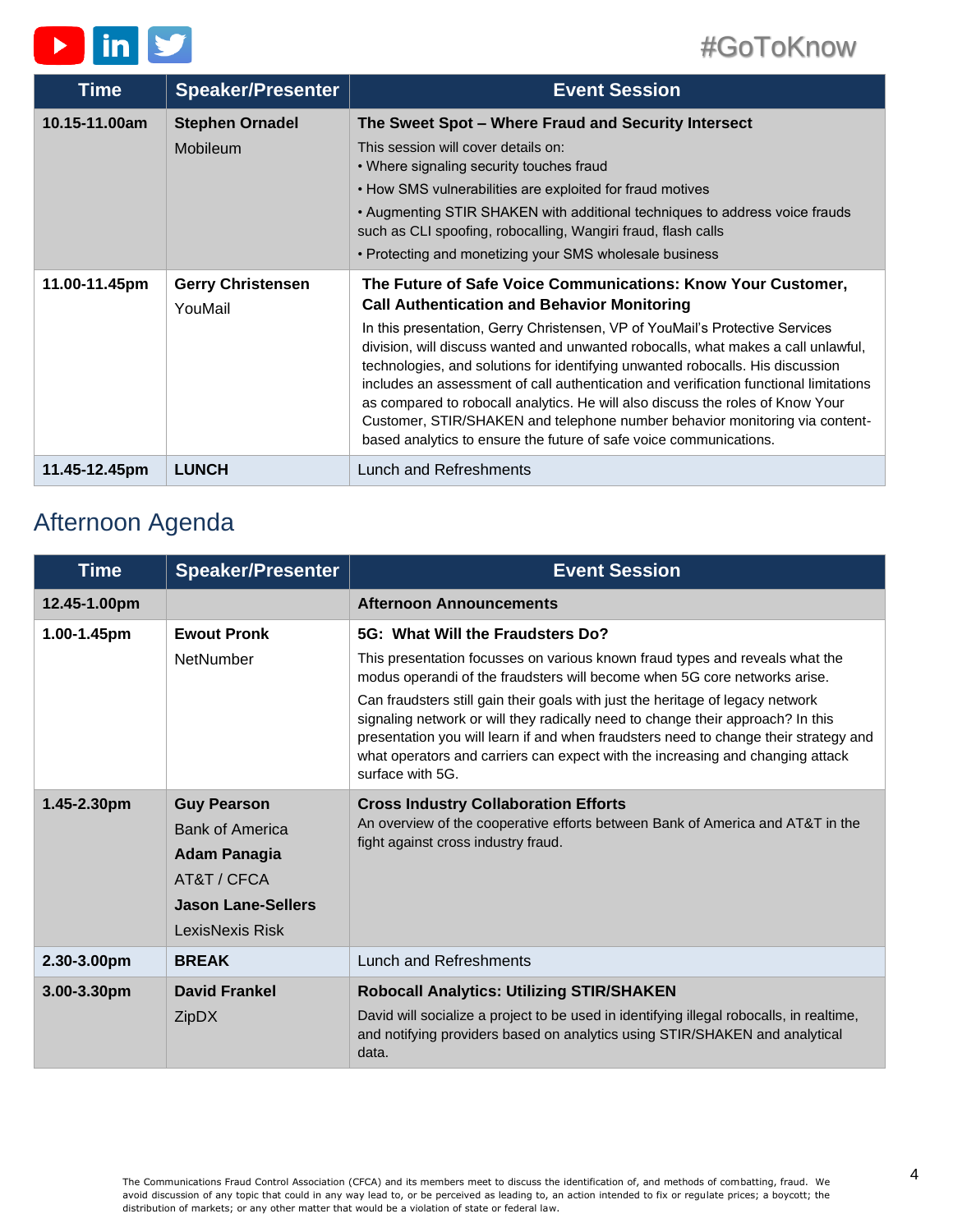

#### #GoToKnow

| <b>Time</b>      | <b>Speaker/Presenter</b>                 | <b>Event Session</b>                                                                                                                                                                                                                                                                                                                    |
|------------------|------------------------------------------|-----------------------------------------------------------------------------------------------------------------------------------------------------------------------------------------------------------------------------------------------------------------------------------------------------------------------------------------|
| $3.30 - 4.15$ pm | <b>Stacy Graham</b>                      | <b>KYC Hamster Wheel</b>                                                                                                                                                                                                                                                                                                                |
|                  | CFCA / Sinch                             | This session will be an interactive workshop discussing the intricacies of Know Your                                                                                                                                                                                                                                                    |
|                  | & Panel                                  | Customer, the never-ending hamster wheel involved, and discussions around<br>means by which to address and handle the situations we all face to meet internal<br>challenges, regulatory challenges, and more. Stacy will be joined by Panel<br>Members: Gerry Christensen, YouMail; David Frankle, ZipDX; and Kevin Rupy,<br>Wiley Rein |
| 4.15-4.45pm      | <b>CFCA Board of</b><br><b>Directors</b> | <b>Knowledge Network II</b>                                                                                                                                                                                                                                                                                                             |
| 4.45-5.15pm      | <b>BREAK</b>                             | <b>Personal preparation for Evening Event Cruise</b>                                                                                                                                                                                                                                                                                    |

#### Evening Activity

| Time             | <b>Host</b>       | <b>Event Session</b>                                                                                                                                                                                                                                               |
|------------------|-------------------|--------------------------------------------------------------------------------------------------------------------------------------------------------------------------------------------------------------------------------------------------------------------|
| $5.15 - 9.30$ pm | <b>CFCA Board</b> | <b>Evening Event Evening Cruise and Dinner</b><br>A cruise, dinner and music on the Odyssey DC is a one-level climate-controlled<br>glass-enclosed vessel - elegantly sailing North under the low bridges of Washington<br>DC for up close views of the monuments. |

# Thursday June 9<sup>th</sup>, 2022

#### Morning Agenda

| Time         | <b>Speaker/Presenter</b>                                  | <b>Event Session</b>                                                                                                                                                                                                                                                                                                                                                                                                                                                                                                                                                                                                                                                                                          |
|--------------|-----------------------------------------------------------|---------------------------------------------------------------------------------------------------------------------------------------------------------------------------------------------------------------------------------------------------------------------------------------------------------------------------------------------------------------------------------------------------------------------------------------------------------------------------------------------------------------------------------------------------------------------------------------------------------------------------------------------------------------------------------------------------------------|
| 8.30-8.40am  |                                                           | <b>Morning Announcements</b>                                                                                                                                                                                                                                                                                                                                                                                                                                                                                                                                                                                                                                                                                  |
| 8.40-9.00am  | <b>Adam Panagia</b><br><b>Steve Schwed</b><br><b>CFCA</b> | Lifetime Achievement Awards                                                                                                                                                                                                                                                                                                                                                                                                                                                                                                                                                                                                                                                                                   |
| 9.00-9.45am  | <b>Jacob Howell</b><br>Subex                              | <b>Fraud Now and Then</b><br>A Retrospective of CFCA Fraud Loss Survey Results Over the Years                                                                                                                                                                                                                                                                                                                                                                                                                                                                                                                                                                                                                 |
| 9.45-10.30am | <b>Kevin Rupy</b><br><b>Wiley Rein</b>                    | The Evolving Robocall Enforcement Landscape<br>In recent years, the enforcement landscape targeting illegal robocallers and their<br>facilitators has increased significantly. Empowered in part by passage of the<br>TRACED Act and the FCC's implementing regulations, federal and state agencies<br>have gone on the offensive against illegal robocallers, particularly in 2021 and<br>2022. In addition to government efforts, robocallers are also facing enforcement on<br>developing fronts. These include proposed rules currently under consideration by<br>the FTC that would address government and business imposter fraud, and private<br>litigation targeting illegal robocallers' activities. |